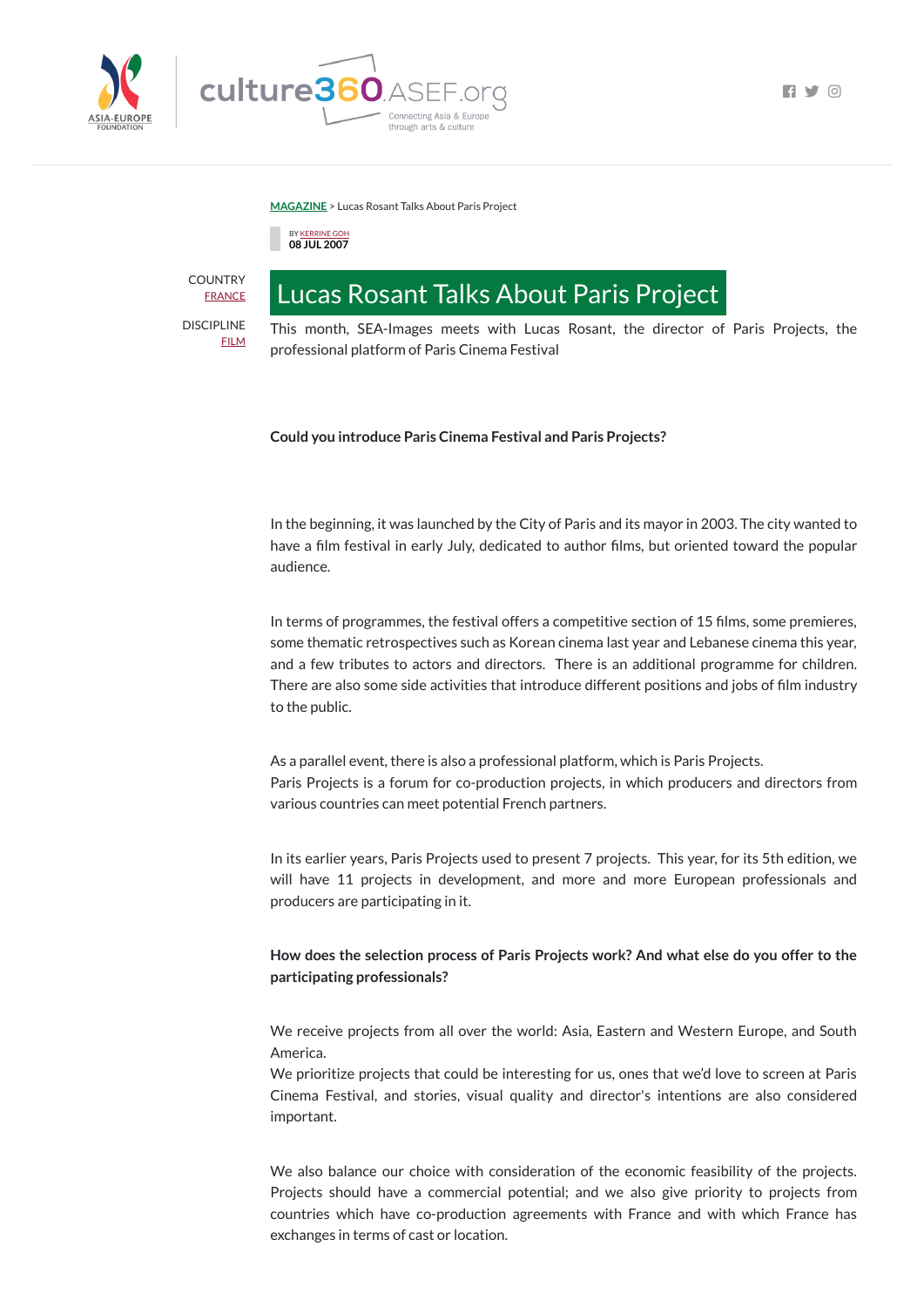In addition to these 11 new projects, we tried to innovate by arranging screenings of films at postproduction stage and films that need further funds to be completed.

This year, *River People*, a Chinese film by He Jianjun, produced by Shan Dong Bing is seeking for around 70 000 Euros for the completion of its postproduction.

### Still of River People by He Jianjun

We also have a series of conferences and round-tables. For example for the 2007 edition, there will be a conference on taxes incentives with speakers from Germany, Denmark, Luxembourg, Belgium and Hungary, who will introduce their national policies and explain different co-production tools.

It will be an opportunity for these Japanese professionals to explain their culture, their market, how copyright functions in their country, how films are financed, etc.

Lastly, we will have a session of meetings with Japanese producers in partnership with Unijapan. These days, Japanese producers are looking for more opportunities of international co-productions. The Japanese film industry has been quite self-reliant in this field, although it has found partnerships in neighbouring countries in Asia.

We also present a project by Lou Ye, the director of *Summer Palace* and *Suzhou River*. Since he is not allowed to make films in China for 5 years, the action of his project takes place in Paris. We're particularly interested in its artistic aspect and contents, and besides, the project will need a French partner if it is going to be shot in Paris.

There is little collaboration with Europe, so we want to offer a platform here in Paris for Japanese producers so that they could meet their French counterparts.

There is also a project from Japan, *Dazai*, which has already a French director and a French actress, but no French producer at the moment. And a Korean project by Jeon Sooil With a girl of Himalaya, the action of which takes place in Tibet.

We also have several other projects, including a Swiss comedy, one from Chile which was at Rotterdam's Cinemart, another of our partner, and two Romanian projects. Romanian Cinema is strongly in the spotlight these days with the films that won the Palme d'Or at Cannes this

#### **What are the noticeable points ofthis year's Paris Projects?**

This year, we have a strong Asian presence. There is a Malaysian project by Ho Yuhang, which was previously presented at HAF. HAF is a co-production forum in Hong Kong and one of our partners.

year and the Caméra d'Or last year. There will also be a number of projects brought by the Japanese delegation.

#### **Do you follow up these different projects? Can you foresee the achievements ofthe event?**

Since Paris Projects is still at a very young stage, I don't have any example of 'success story' of films that were made through our event. And so far, we have often chosen projects that are not easy in terms of financing. We try to follow up the projects at their different stages, but it's not always easy because it can take a few years for a project to turn into film and producers or companies can change. Recently, we had a Turkish project in 2006, Egg by Semih Kaplanoglu, which was invited at Cannes this year. *Egg* is part of a trilogy, and it was during Paris Projects that the director signed with a French producer and a German producer for the two following instalments.